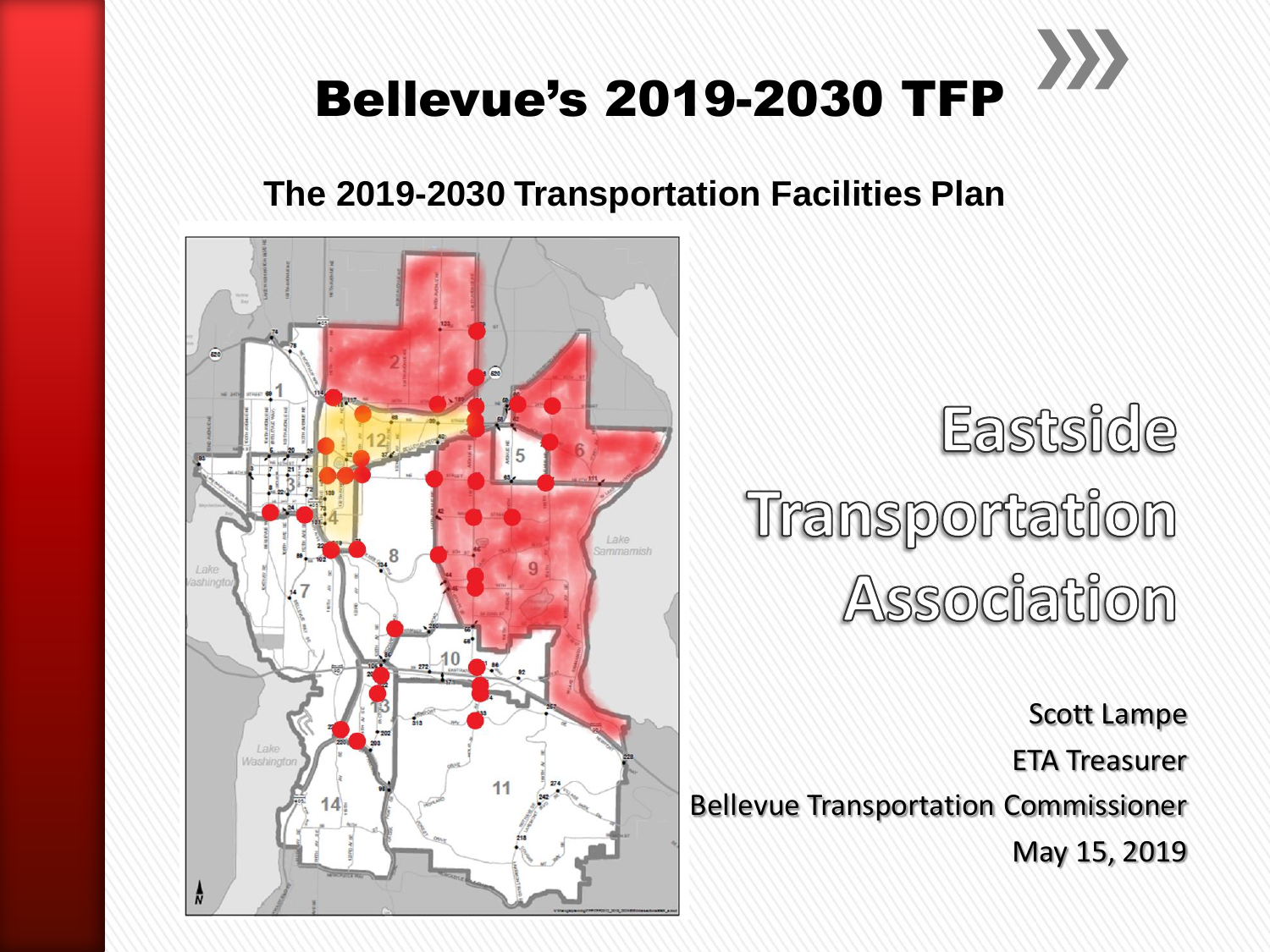#### **Outline for Today**

- **Introduction of TFP and Background**
- **The TFP Analysis Results**
- **The Transportation Commission**
- **Next steps**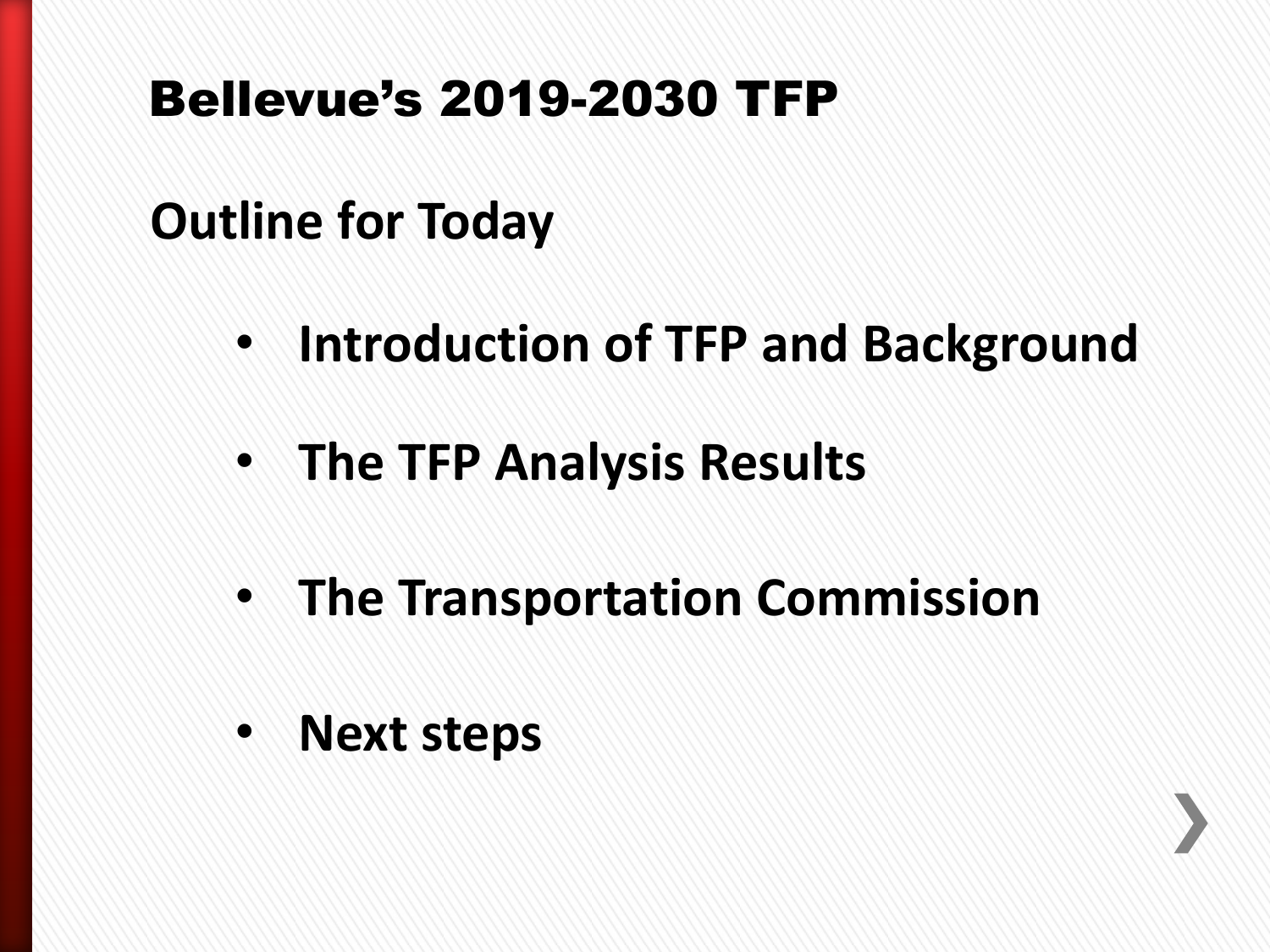## **The Transportation Facilities Plan**

- Every 2-3 years
- List created by Transportation Commission
- City Council Approves Preliminary List
- Draft SEIS (Final SEIS now being prepared)
- City Council Adopts Final TFP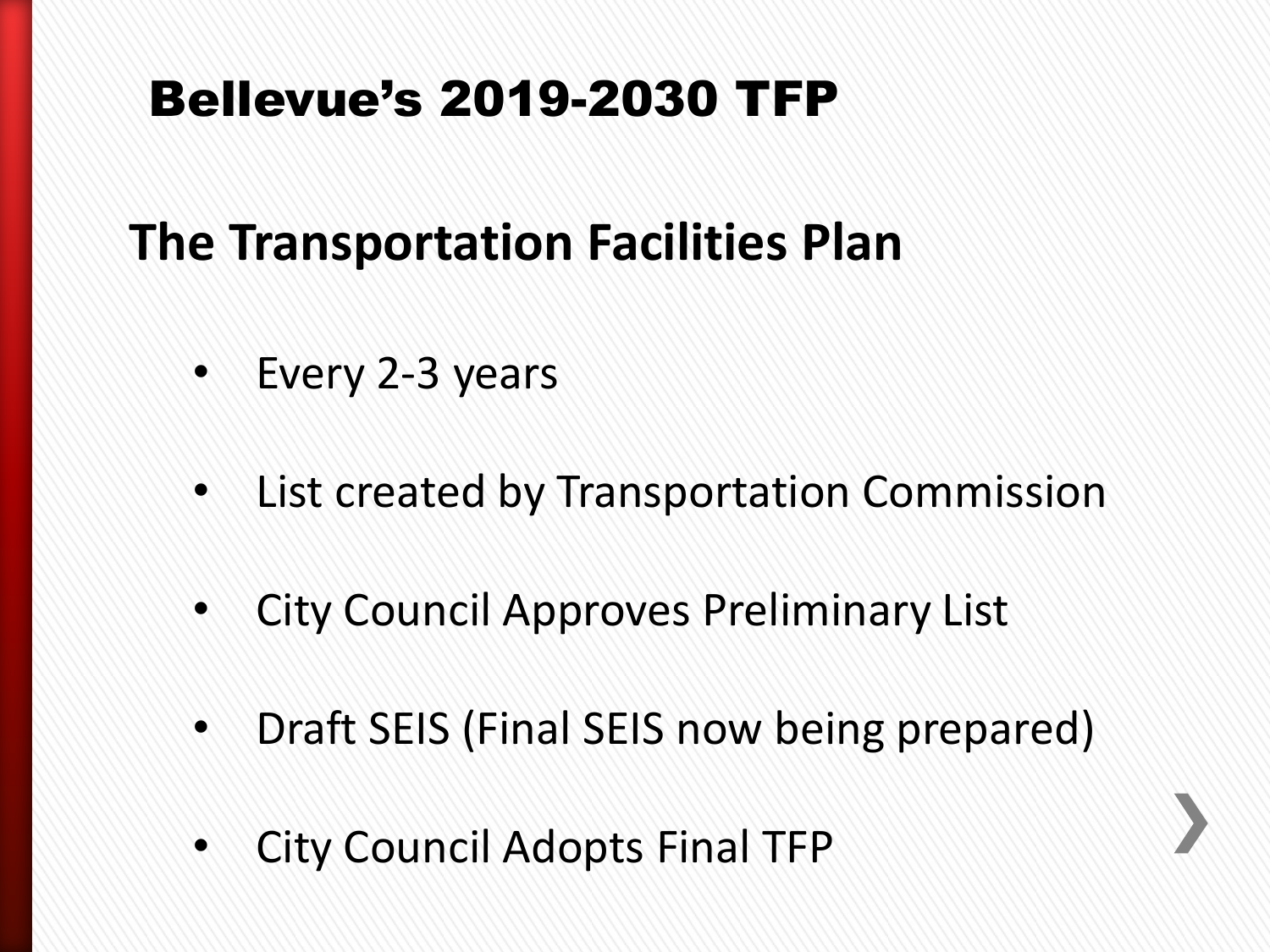



# **39 Attributes**

#### **11 are Traffic Related Traffic + Congestion =**  $\sqrt{ }$ **Downtown Traffic, 2nd Lowest 55% "Traffic" is on the minds of Bellevue Residents**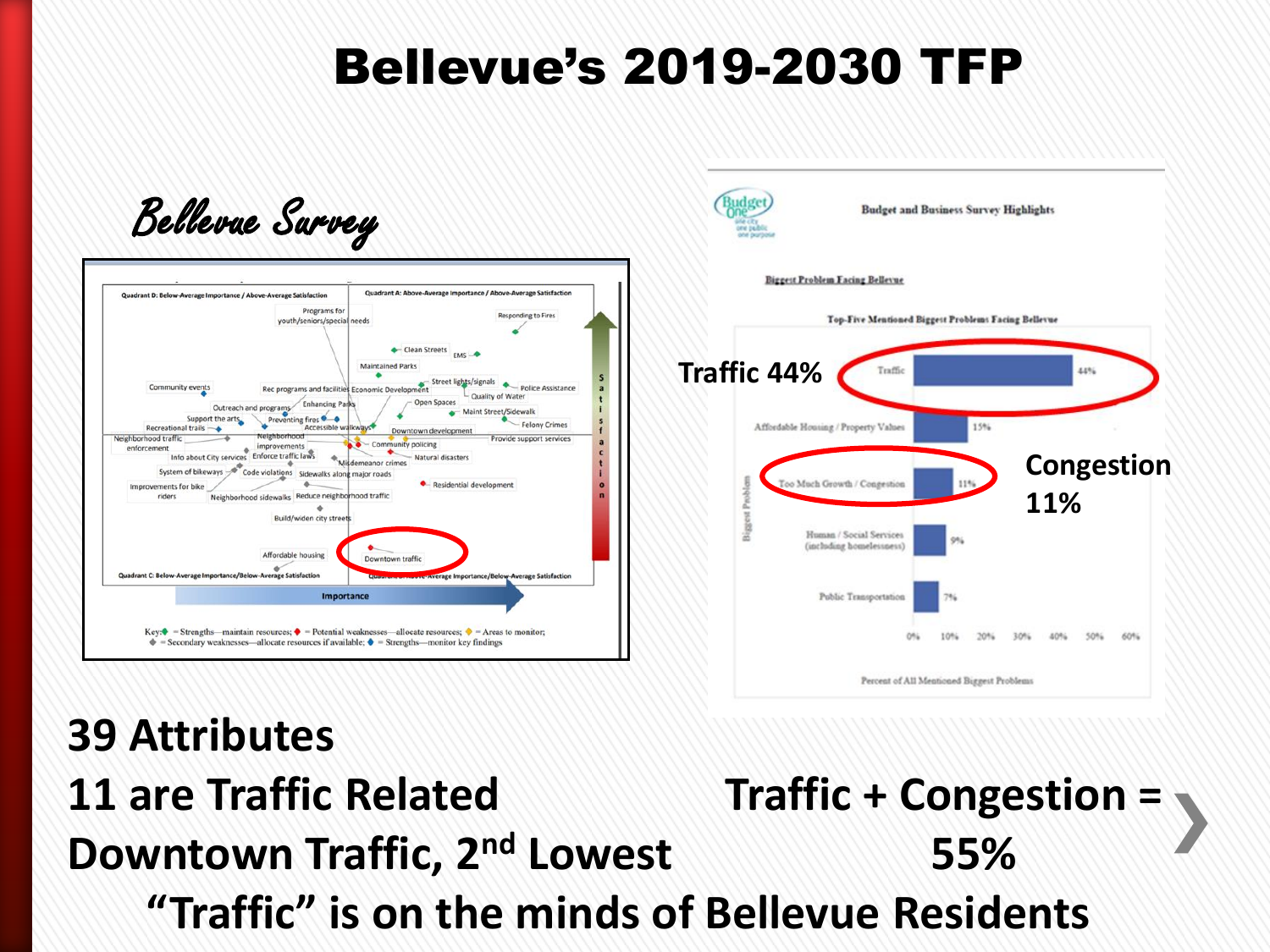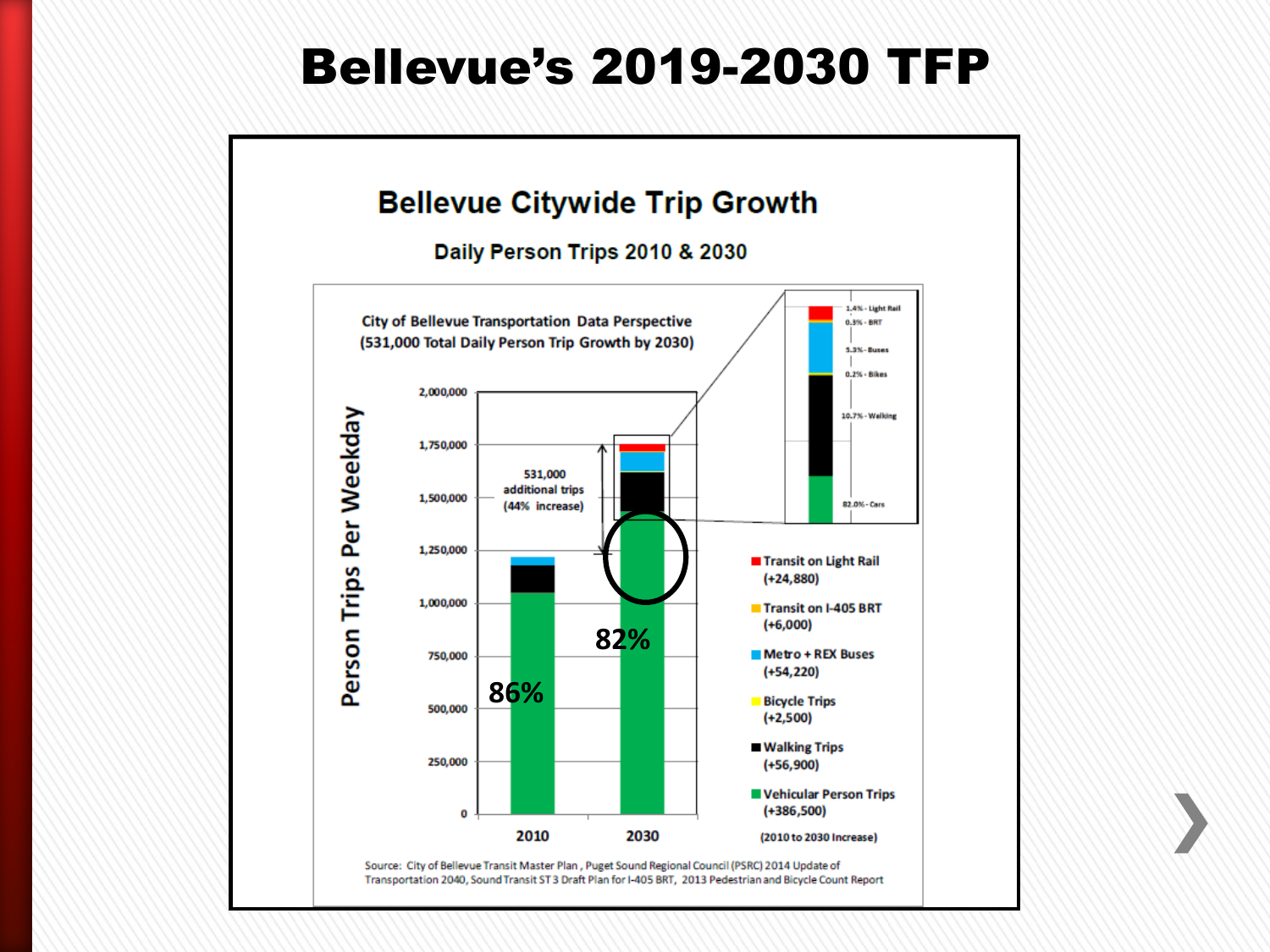**The project list estimated Funding Allocation**

- **Estimated 12 Yr. Allocation = \$388,000,000**
	- 2017 2023 CIP \$226 M
	- TIFIA Loan \$100 M
	- \$140 M of Direct City Funds
		- Including Impact Fees  $$35\ M+$
		- Levy Congestion Relief \$24 M
	- Reserve Programs for:
		- Neighborhood Congestion \$16 M
		- Ped/Bike \$22 M
		- Transit  $\sim$  5 4 M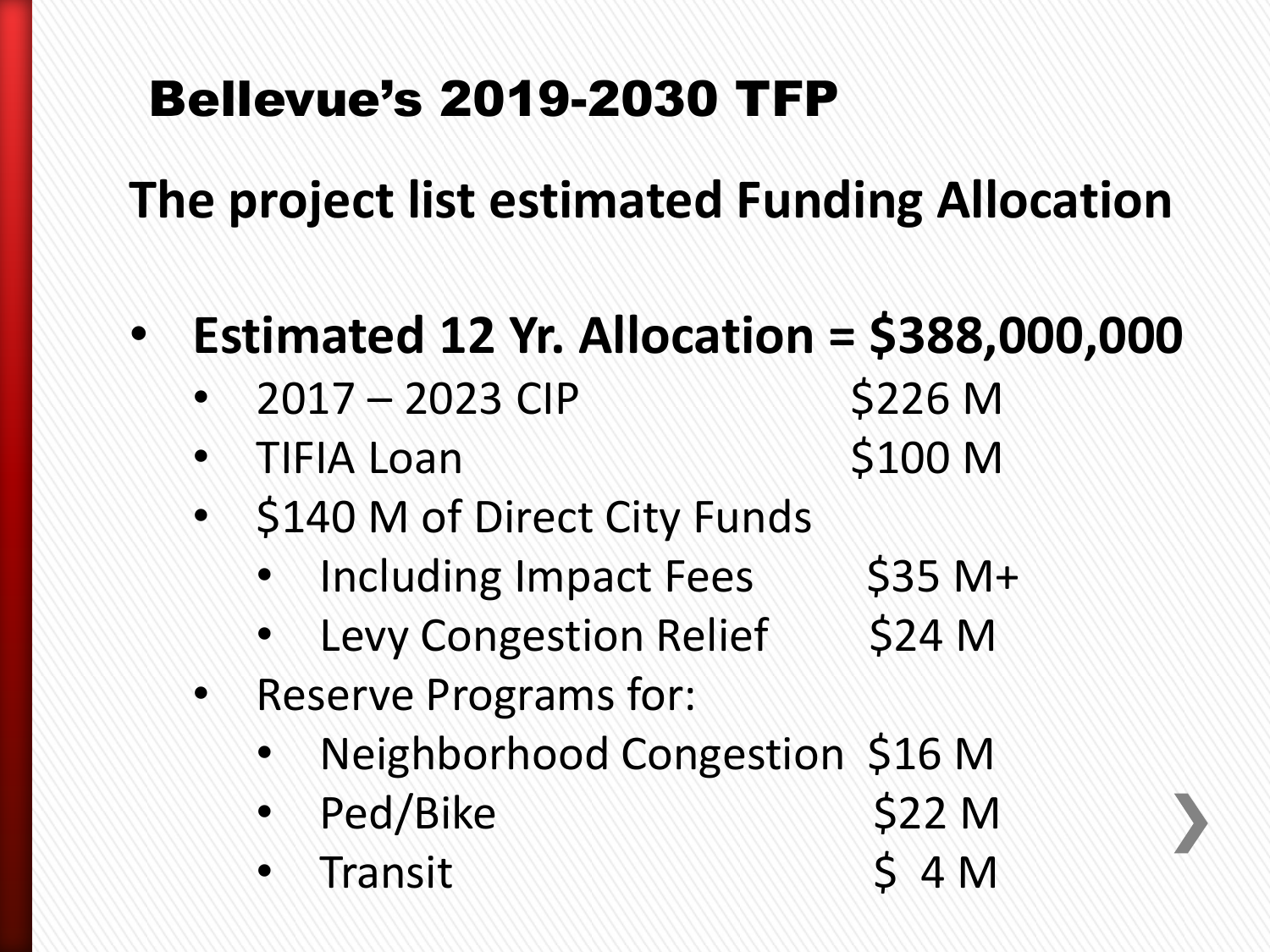**The TFP includes several Programs:**

- **Roadway/Intersection Projects**
- **Pavement Overlays and repair**
- **Major Maintenance (walls, bridges, etc.)**
- **Small traffic safety projects**
- **Property Tax Levy Programs**
- **Pedestrian/Bicycle Implementation Initiative**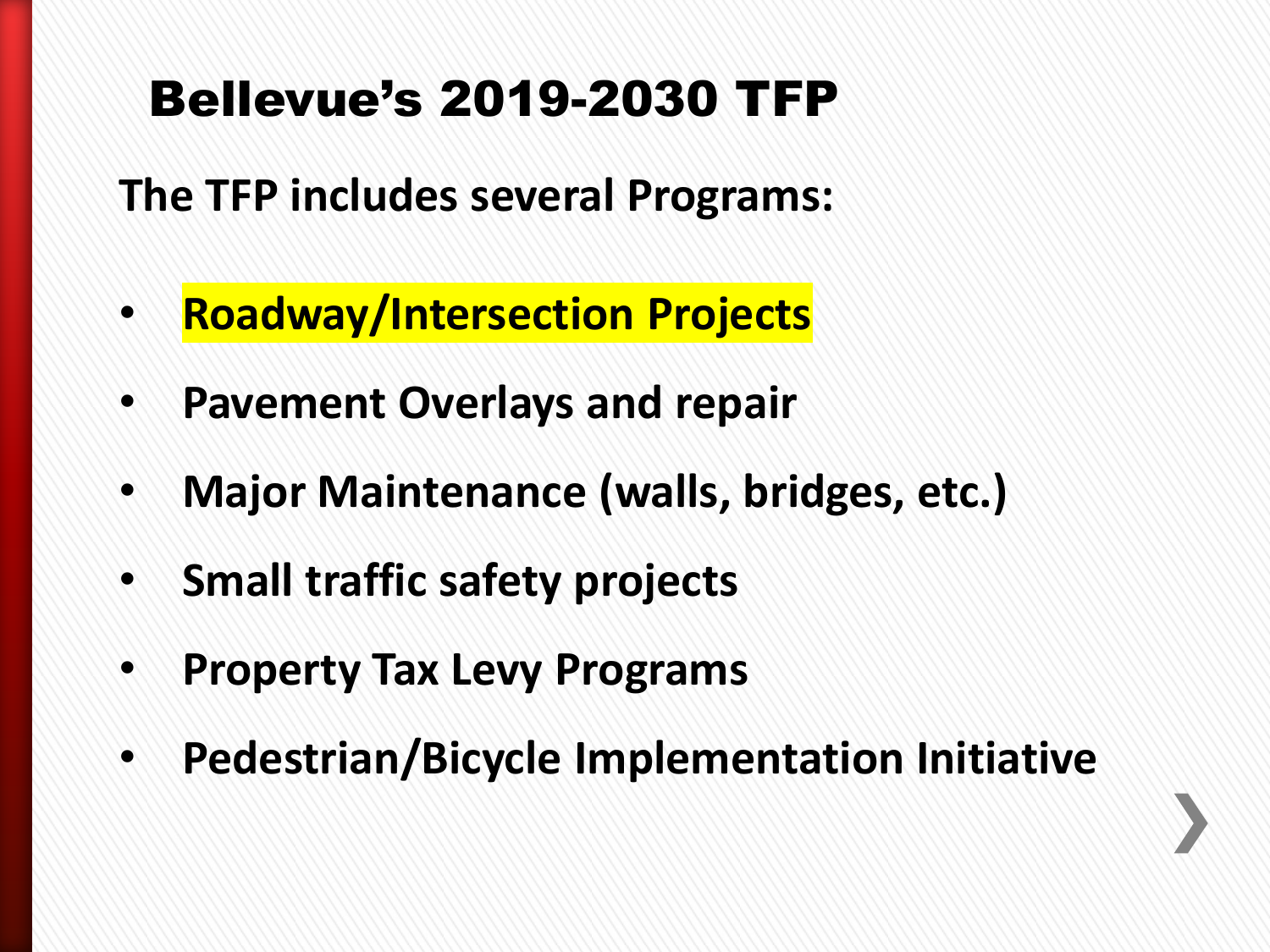## **The Commissions' Project Prioritization**

#### **Roadway/Intersection TFP Project Scoring Criteria**

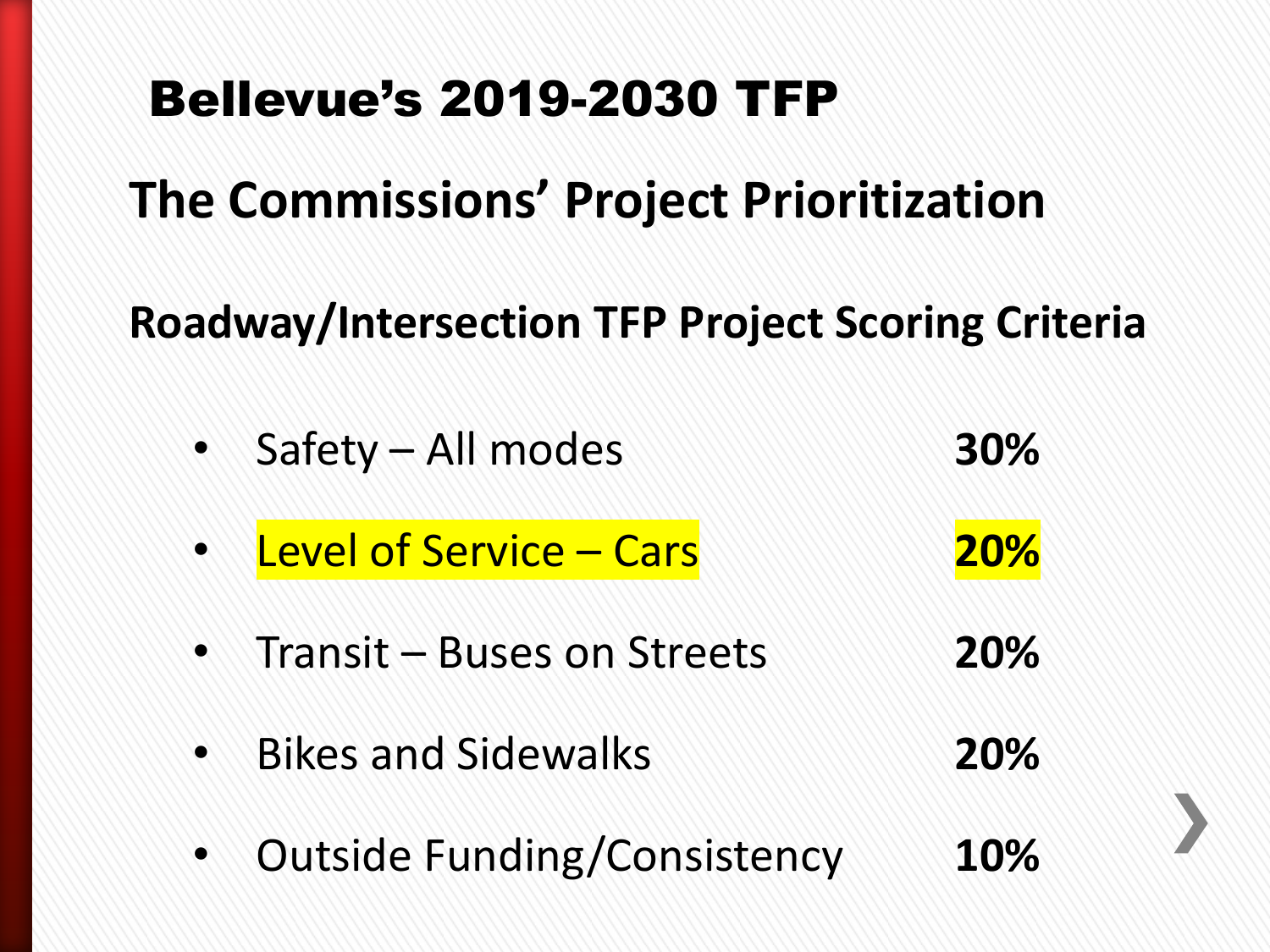#### City of Bellevue 2019-2025 CIP \$ vs 2030 Mode Split

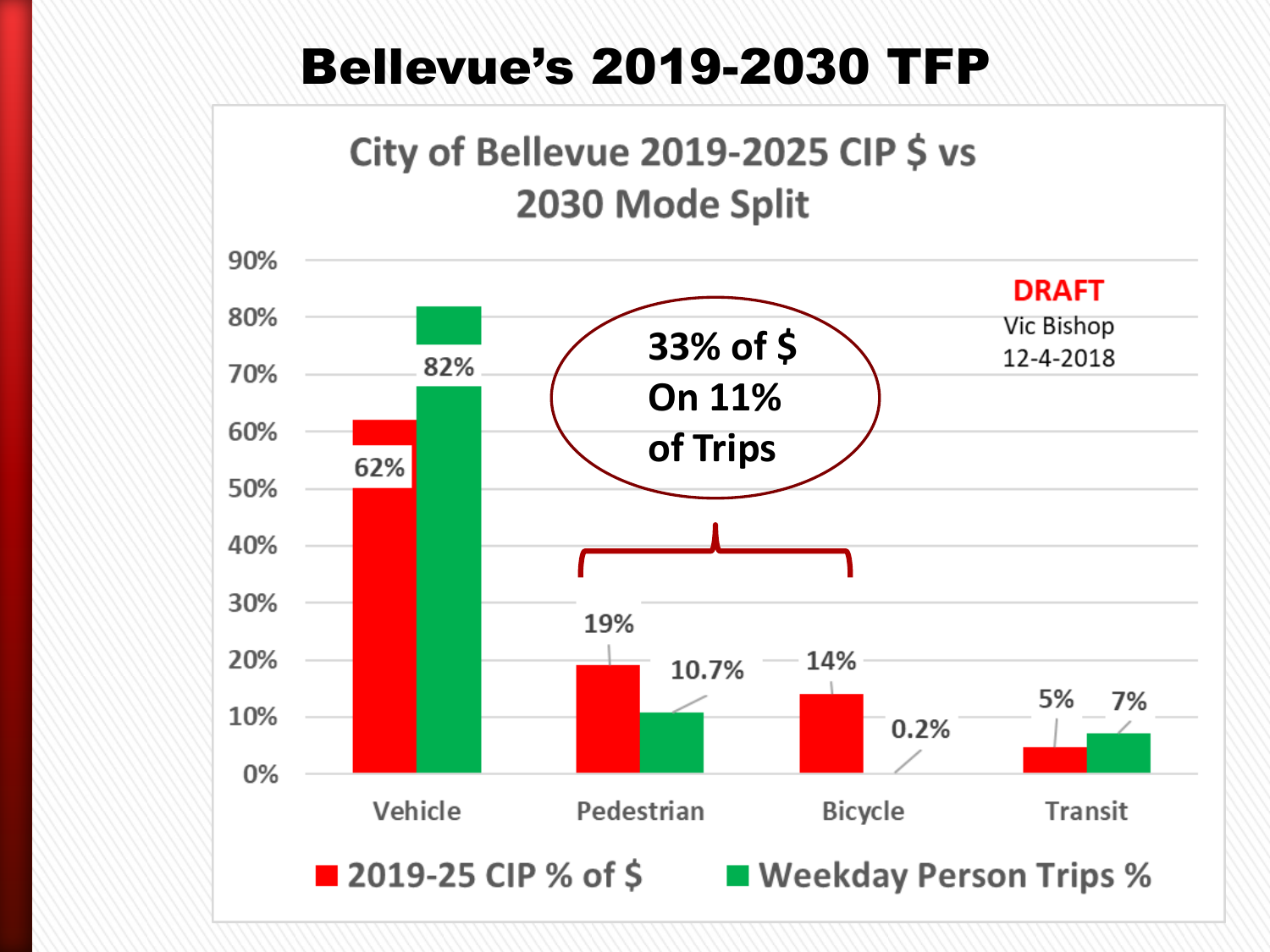#### 2019-2030 TFP System Intersections 99 Total Intersections

#### **2017 (Base Year Network) Failed**

O 15 Intersections 0 MMA's

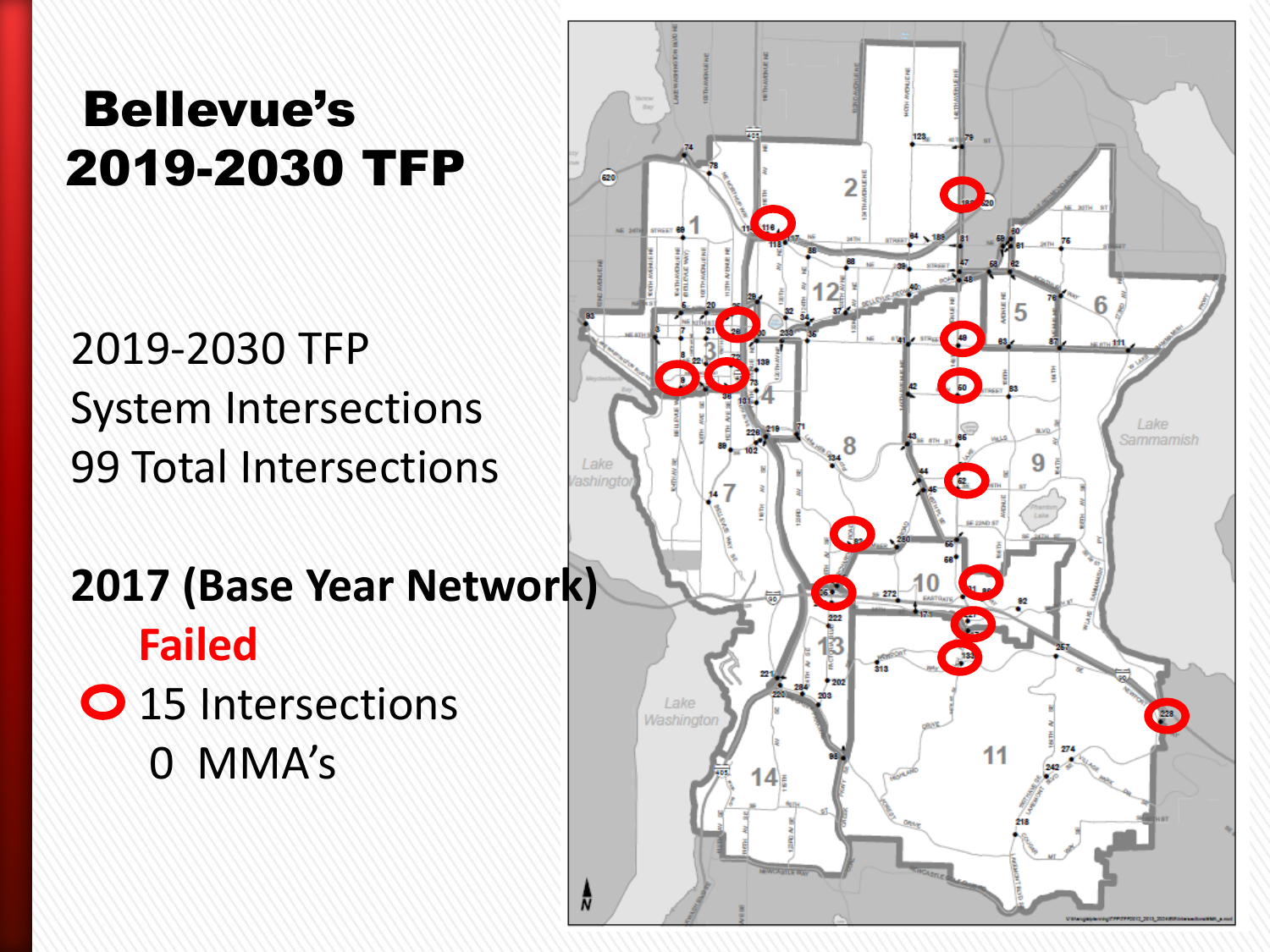#### 2019-2030 TFP System Intersections

#### **2030 TFP Network Failed**



- 3 MMA's
	- 2 On cusp

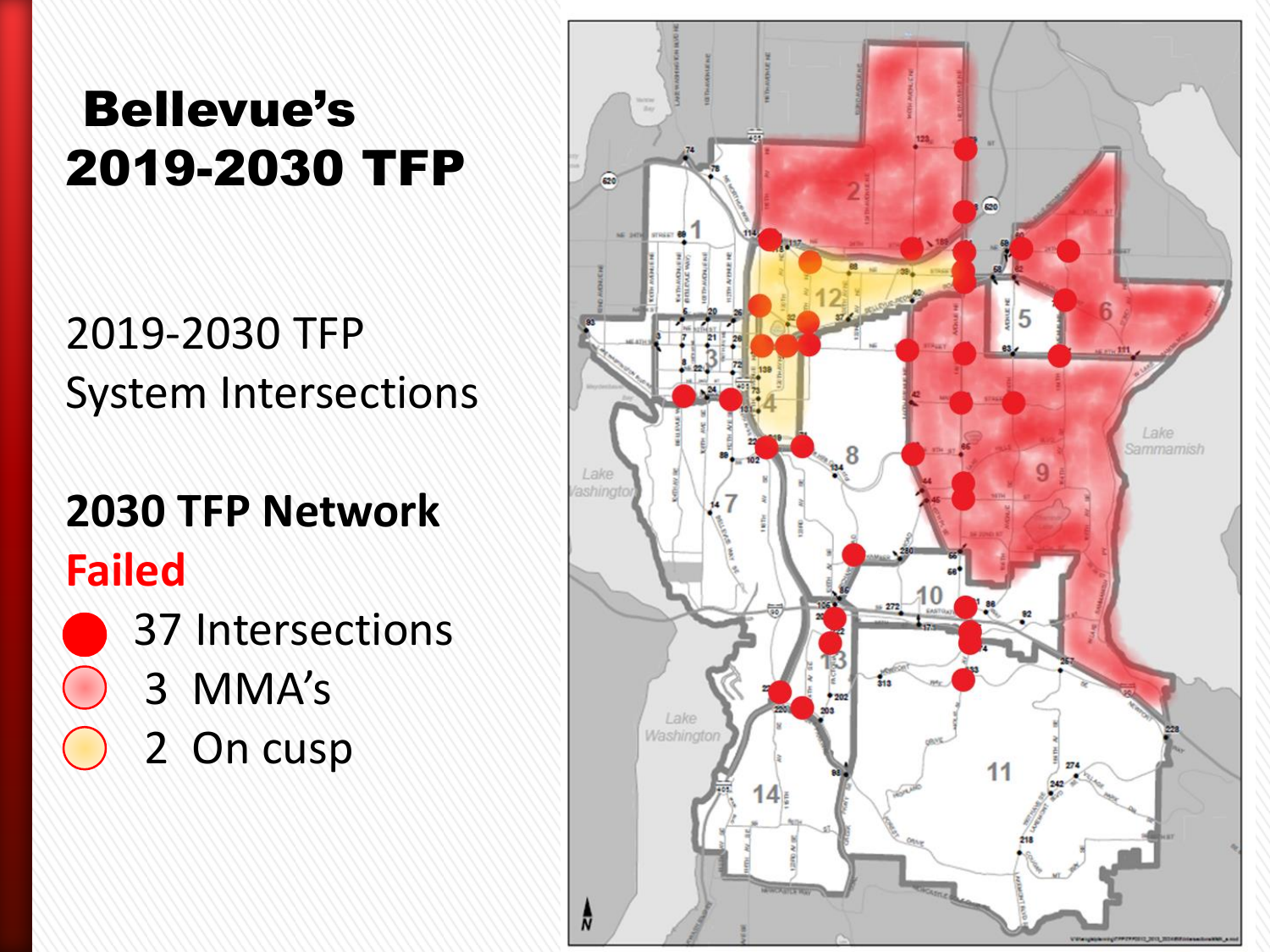**The Transportation Commission**

- **Staff recommended approval with study recommendations.**
- **Half of Commission agreed with staff**
- **Half of Commission recommended remand to Commission and staff for revision of proposed projects**
- **Split Commission, No Decision**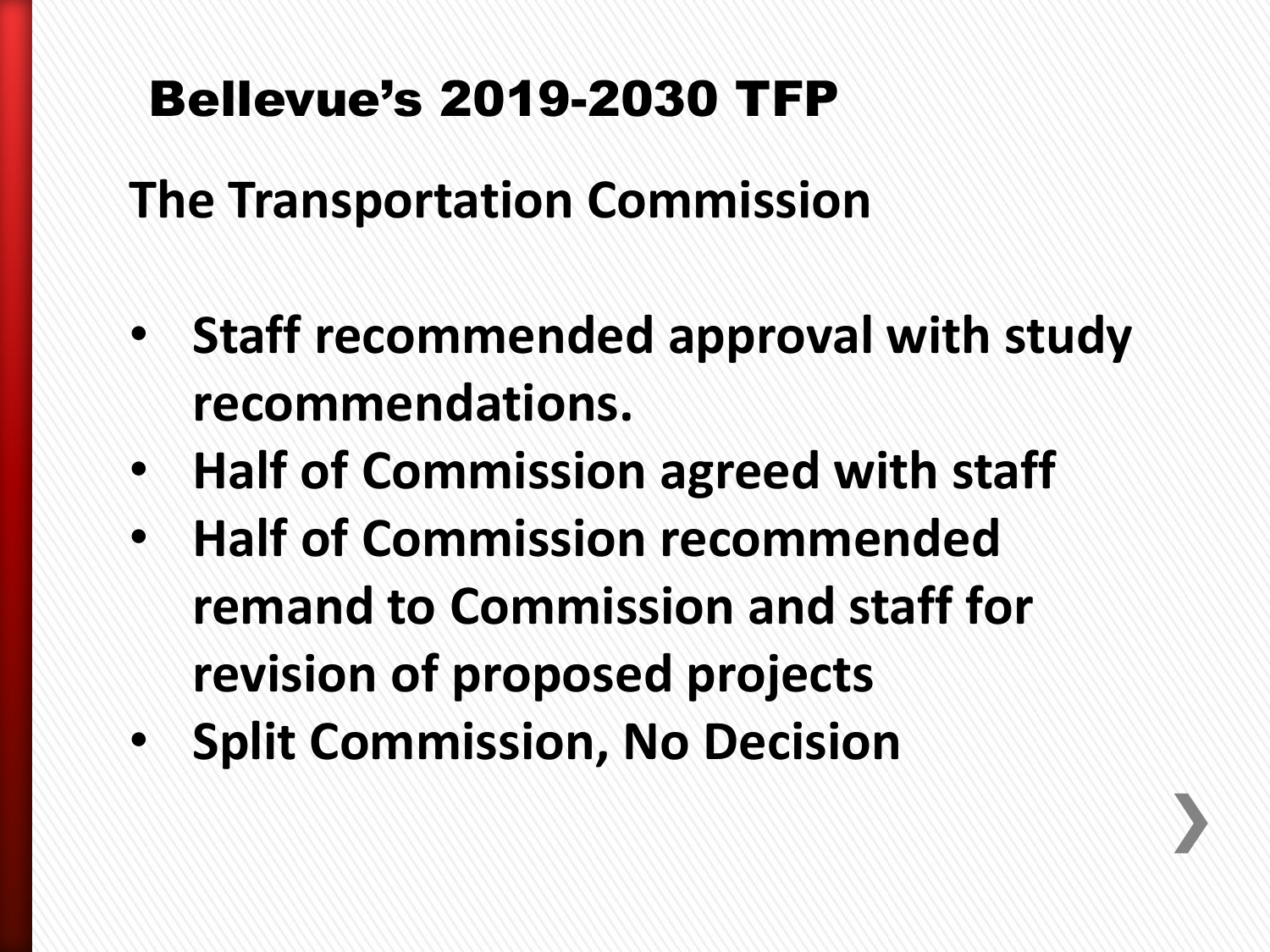#### **Next Steps**

- **Report to City Council on Commission's No Decision.**
- **Council to Decide next steps?**
	- Remand TFP for a re-do.
	- o **Develop Transportation Master Plan.**
	- o **Create a BROTS update for NE Bellevue.** (Bellevue-Redmond Overlake Transportation Study)
	- o **Investigate additional funding source**